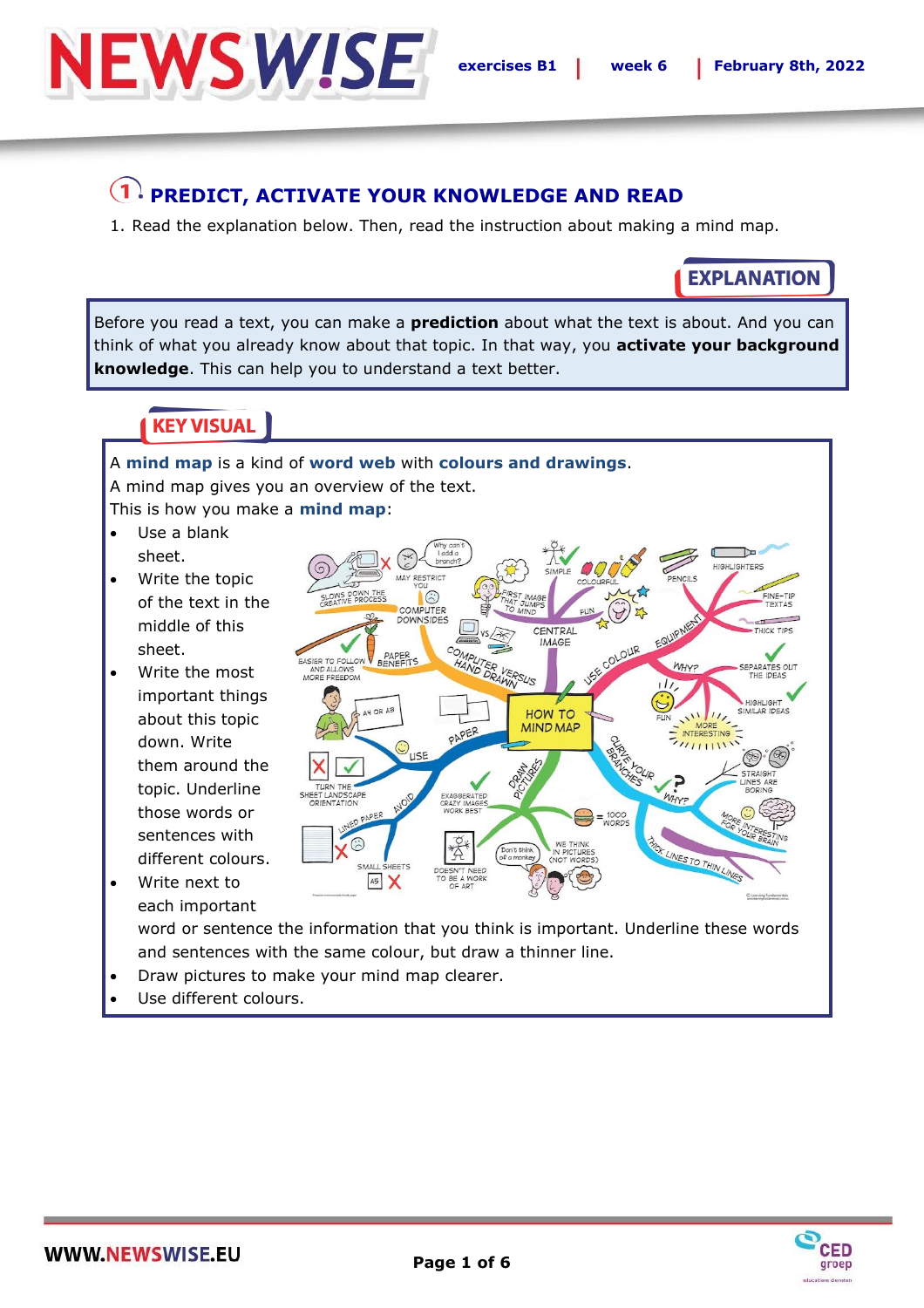

- 2. Before reading the text **Happy Valentine's Day**:
- **Predict** what the text is going to tell you about the topic.
- **Activate your background knowledge**: what do you **already know** about Valentine's Day? Start making a mind map with a pencil. Write down as many things as you can, together you know more!
- 3. Now, read the text in small groups. Use the **Step-by-step Reading Guide***,* if you need it. Use the **Word help** if you come across a word you don't understand.

## **COMPLETE THE MIND MAP**

- 1. Complete the mind map about *Valentine's Day*. Add the information from the text in your mind map. Use a different coloured pen.
- 2. Did the text offer you new information?
- 3. Compare the information based on your background knowledge with the information from the text. Was your background knowledge accurate?

 $\_$  , and the set of the set of the set of the set of the set of the set of the set of the set of the set of the set of the set of the set of the set of the set of the set of the set of the set of the set of the set of th

 $\_$  , and the set of the set of the set of the set of the set of the set of the set of the set of the set of the set of the set of the set of the set of the set of the set of the set of the set of the set of the set of th

 $\_$  , and the set of the set of the set of the set of the set of the set of the set of the set of the set of the set of the set of the set of the set of the set of the set of the set of the set of the set of the set of th

4. Which information from the text was new to you? Give an example.

# **ANSWER THE QUESTIONS**

1. Read the introductory sentence again: 'Valentine is just around the corner, ready to shower us with flowers, heart shaped sweets, chocolates, cards and other presents […].'

 $\_$  , and the set of the set of the set of the set of the set of the set of the set of the set of the set of the set of the set of the set of the set of the set of the set of the set of the set of the set of the set of th

- Which of the following sentences expresses the meaning the best?
- A It is Valentine's Day very soon; many presents will be given on this day.
- B It is Valentine's Day very soon; it's always raining this time of the year.
- C It is Valentine's Day very soon; get ready quickly and take a good shower!
- D It is Valentine's Day very soon, and we can choose from all kinds of presents.

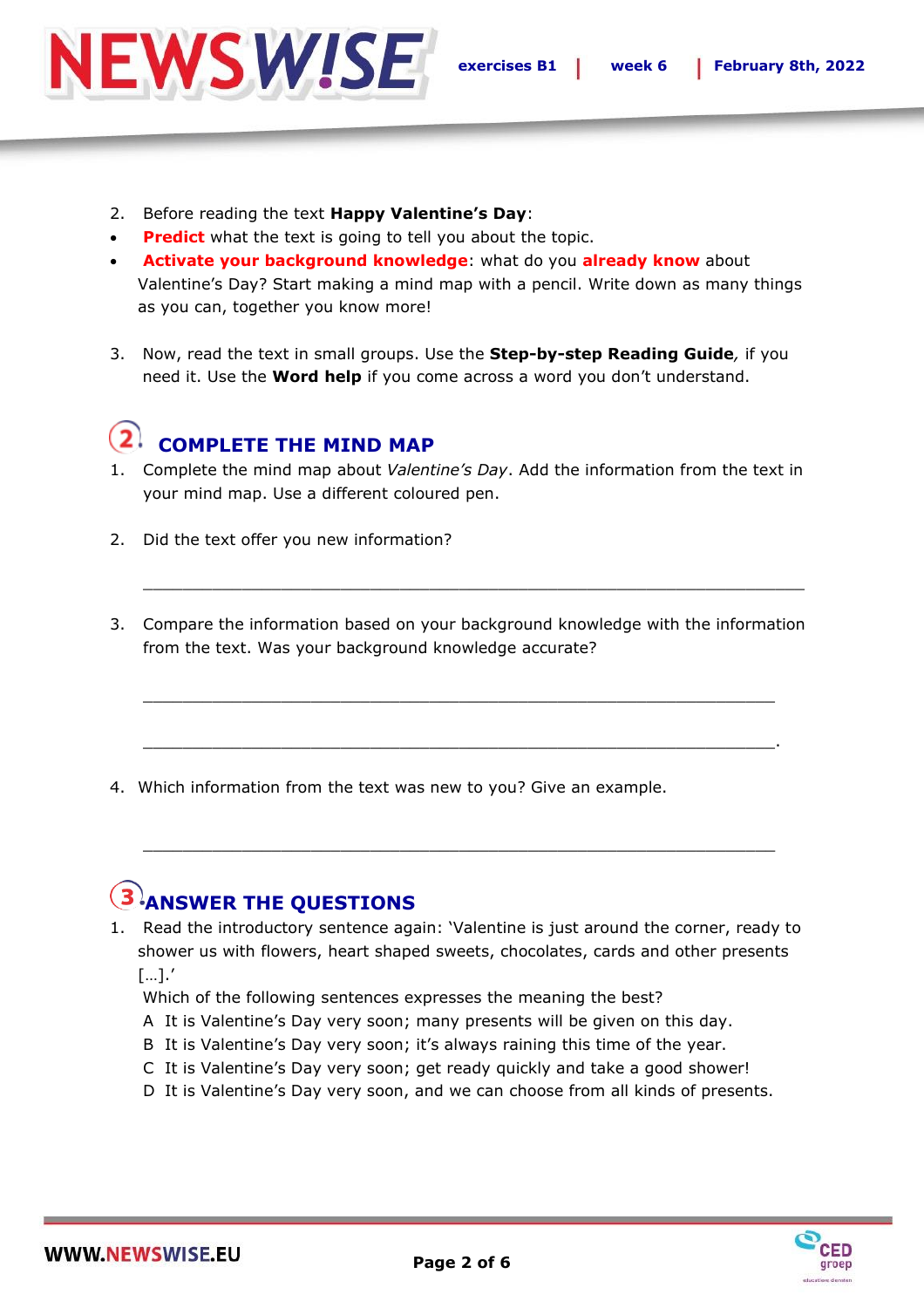

2. Read the paragraph **St. Valentine** again. Why did priest Valentine find it important that men and women should be married?

 $\_$  , and the set of the set of the set of the set of the set of the set of the set of the set of the set of the set of the set of the set of the set of the set of the set of the set of the set of the set of the set of th

 $\_$  , and the set of the set of the set of the set of the set of the set of the set of the set of the set of the set of the set of the set of the set of the set of the set of the set of the set of the set of the set of th

 $\_$  , and the set of the set of the set of the set of the set of the set of the set of the set of the set of the set of the set of the set of the set of the set of the set of the set of the set of the set of the set of th

 $\_$  , and the set of the set of the set of the set of the set of the set of the set of the set of the set of the set of the set of the set of the set of the set of the set of the set of the set of the set of the set of th

- 3. What is 'a valentine' actually? Give a proper definition; make use of the text.
- 4. 'Valentine's Day is the second most popular day of the year for sending cards, second only to Christmas' (line 45-47). What does this mean?
	- A Valentine's Day is the most popular day of the year, but Christmas holds the record for sending cards.
	- B Christmas Day is the most popular day of the year, but Valentine's Day is the most popular day for sending cards.
	- C Valentine's Day is the most popular day of the year for sending cards, with Christmas in the second place.
	- D Christmas Day is the most popular day of the year for sending cards, Valentine's Day comes second place.
- 5. In the paragraph **A commercial success** two ideas are mentioned about Valentine's Day going commercial. Note the two ideas.
	- (1) \_\_\_\_\_\_\_\_\_\_\_\_\_\_\_\_\_\_\_\_\_\_\_\_\_\_\_\_\_\_\_\_\_\_\_\_\_\_\_\_\_\_\_\_\_\_\_\_\_\_\_\_\_\_\_\_\_\_\_\_\_\_\_\_\_  $(2)$   $\_{\_}$
- 6. What can you give to a good friend on Valentine's Day? How can you indicate you are not a secret admirer of him of her?

 $\_$  , and the set of the set of the set of the set of the set of the set of the set of the set of the set of the set of the set of the set of the set of the set of the set of the set of the set of the set of the set of th

 $\_$  , and the set of the set of the set of the set of the set of the set of the set of the set of the set of the set of the set of the set of the set of the set of the set of the set of the set of the set of the set of th

 $\_$  , and the set of the set of the set of the set of the set of the set of the set of the set of the set of the set of the set of the set of the set of the set of the set of the set of the set of the set of the set of th

 $\_$  , and the set of the set of the set of the set of the set of the set of the set of the set of the set of the set of the set of the set of the set of the set of the set of the set of the set of the set of the set of th

7. Which examples are given of 'an out of the ordinary valentine' (line 66-67)?

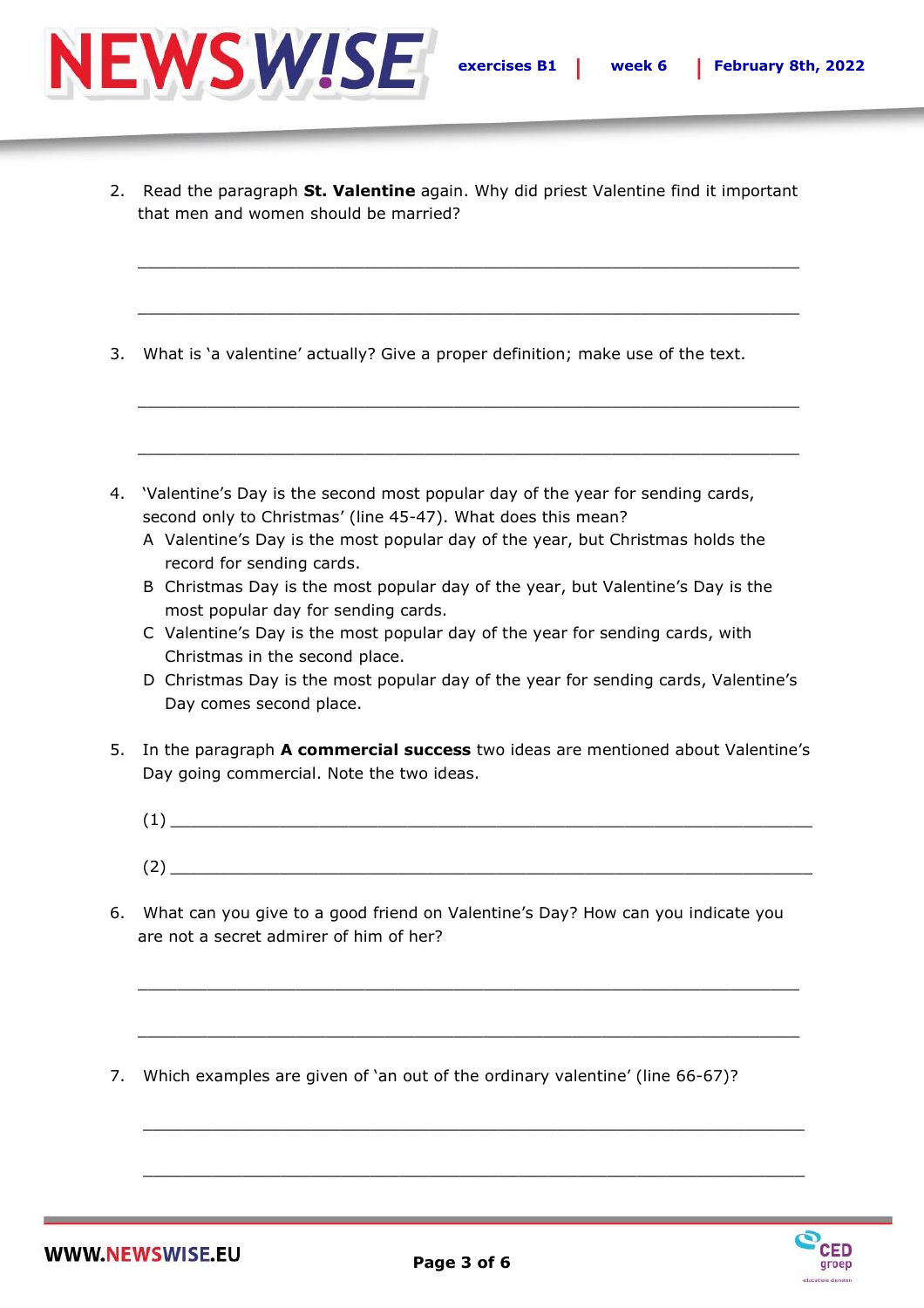

- 8. What do you think a 'Roses are red, violets are blue poem' (line 70-71) is?
- 9. What do you think of Valentine's Day? Do you like this special day, or not? Give reasons; be as clear as you can.



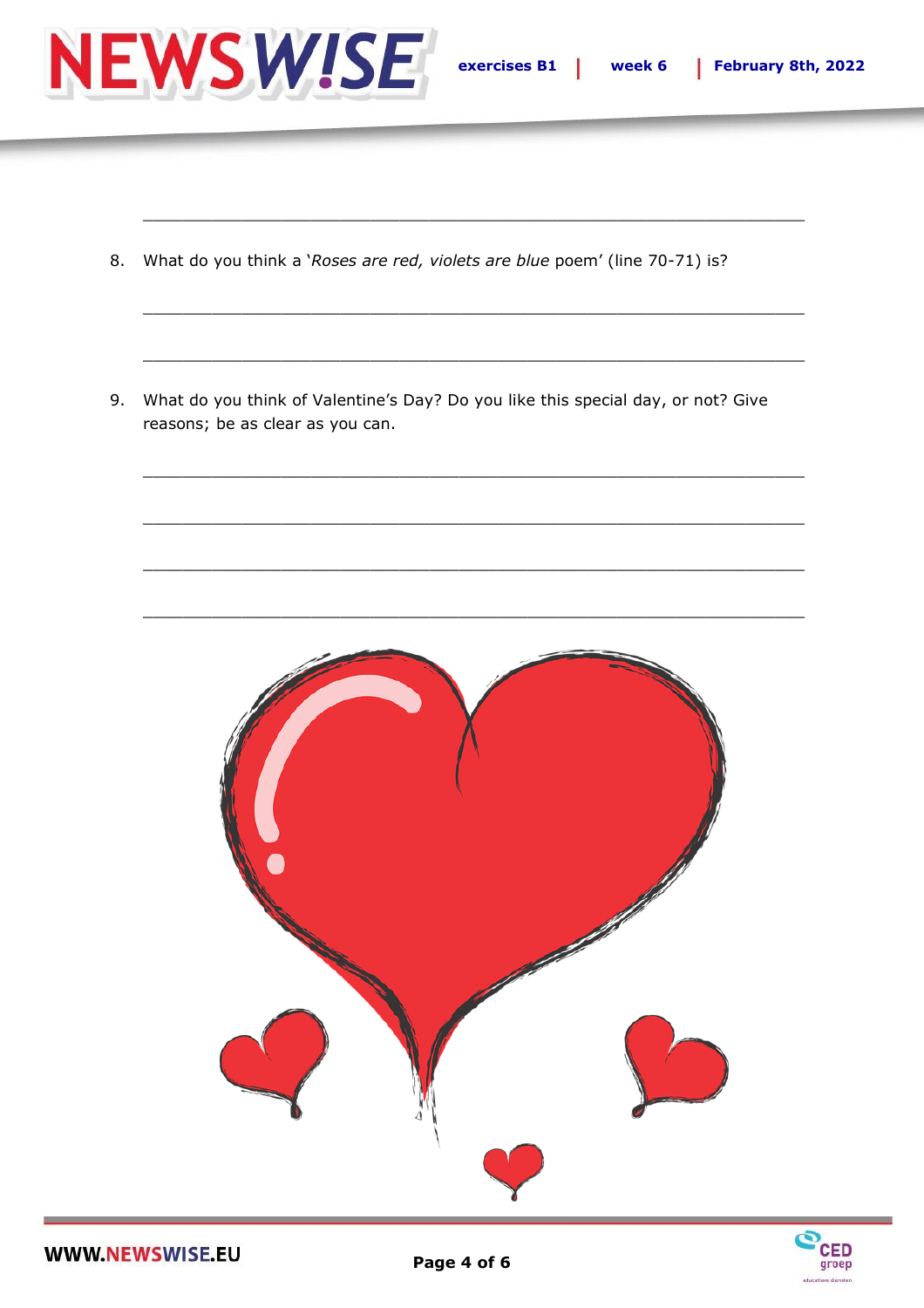

The rose is red,

Sugar is sweet.

The violet's blue.

And so are you.

# **LOVE POEMS FOR BEGINNERS**

1. Read the following poems:

#### **I'm In Love With You**

It's the way you say I love you and the way you hold my hand There's just so much about you I completely understand It's the twinkle in your eye that I only see when you look at me It's the warmness of your hands it sends a shock straight to my feet It's how you always amaze me, you surprise me all day long This I know is true Baby, I'm in love with you!

Meagan D. Murdoch

#### **Be My Valentine Forever**

I love you for a lifetime Not only for a day I love you for who you are Not what you do or say

I love the way you love me back So there is only one thing I can say I love you baby with my heart and soul and every other way So will you be my valentine not only for one day.

Belinda Galea

- a. What do you think of these poems? Do you like them?
- b. Which one do you like best and why? Give three arguments.



 $\_$  , and the set of the set of the set of the set of the set of the set of the set of the set of the set of the set of the set of the set of the set of the set of the set of the set of the set of the set of the set of th

 $\_$  , and the set of the set of the set of the set of the set of the set of the set of the set of the set of the set of the set of the set of the set of the set of the set of the set of the set of the set of the set of th

 $\_$  , and the set of the set of the set of the set of the set of the set of the set of the set of the set of the set of the set of the set of the set of the set of the set of the set of the set of the set of the set of th